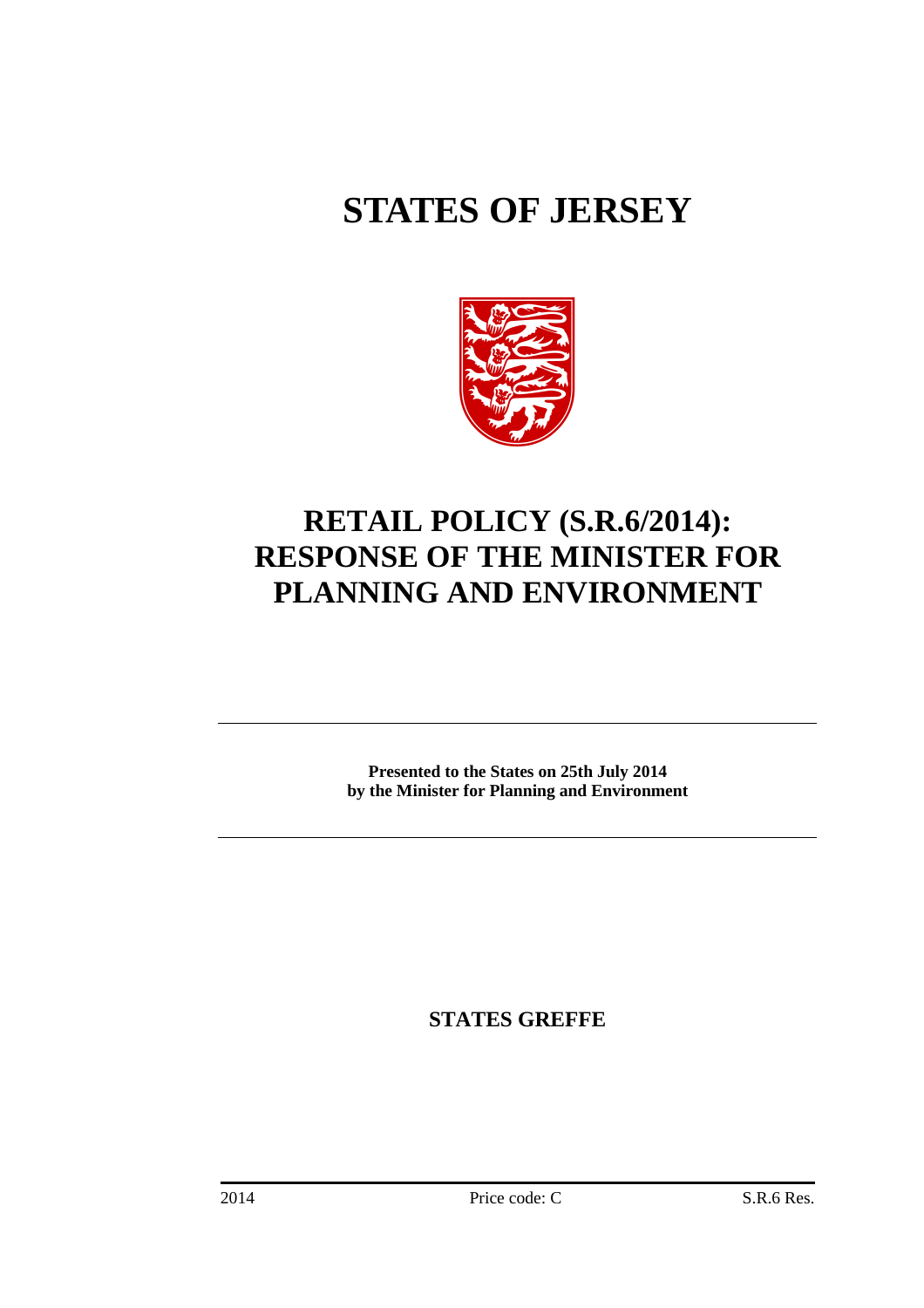### **RETAIL POLICY (S.R.6/2014): RESPONSE OF THE MINISTER FOR PLANNING AND ENVIRONMENT**

| <b>Ministerial Response to:</b> | S.R.6/2014                      |
|---------------------------------|---------------------------------|
| <b>Review title:</b>            | Retail Policy                   |
| <b>Scrutiny Panel:</b>          | Economic Affairs Scrutiny Panel |

## **FINDINGS**

The Findings of the Scrutiny Panel that are relevant to the Minister for Planning and Environment are listed below, with the Minister's responses alongside them.

|    | <b>Findings</b>                                                                                                                                                                                                                                                                                                                                                                          | <b>Minister for Planning and Environment</b><br><b>Comments (DoE)</b>                                                                                                                                                                                                                                                                                                                                                                                                                                                                                                                                                                                                                                                                                                                                                                                                                                                                                                                             |
|----|------------------------------------------------------------------------------------------------------------------------------------------------------------------------------------------------------------------------------------------------------------------------------------------------------------------------------------------------------------------------------------------|---------------------------------------------------------------------------------------------------------------------------------------------------------------------------------------------------------------------------------------------------------------------------------------------------------------------------------------------------------------------------------------------------------------------------------------------------------------------------------------------------------------------------------------------------------------------------------------------------------------------------------------------------------------------------------------------------------------------------------------------------------------------------------------------------------------------------------------------------------------------------------------------------------------------------------------------------------------------------------------------------|
| 6  | The Economic Development Department<br>created avoidable confusion and delays to<br>its own and the Panel's work in relation to<br>retail, by developing the draft Retail<br>Development<br>Plan<br>with<br>inadequate<br>inclusion of and communication with other<br>stakeholders, and failing to notify the<br>Panel of the ongoing work despite<br>procedural requirements to do so. | DoE: The Department of the Environment<br>would welcome engagement as part of the<br>development of any Retail Development<br>Plan.                                                                                                                                                                                                                                                                                                                                                                                                                                                                                                                                                                                                                                                                                                                                                                                                                                                               |
| 36 | Although visually attractive and creating<br>an often improved atmosphere, it is<br>difficult to strike the right balance between<br>pedestrianisation and the needs of retailers<br>to service premises. Pedestrian priority<br>initiatives, already seen in some parts of<br>Island,<br>to<br>provide<br>the<br>appear<br>an<br>appropriate compromise.                                | The Minister for Planning<br>DoE:<br>and<br>Environment does not consider it to be<br>difficult to<br>strike a balance<br>between<br>competing uses of road space, if it is clear<br>what the objectives are for different parts of<br>the public realm.<br>If we want a town centre that is attractive to<br>people as a place to shop and socialise, and<br>to spend time and money in so doing, then<br>greater priority needs to be given to<br>pedestrians to create a more attractive<br>environment: it is only people who are on<br>foot who spend money in shops.<br>This is already recognised in the 2011 Island<br>Plan (see pp. 303–306 <b>Island Plan 2011</b> :<br>travel and transport chapter)<br>8.42 Complete pedestrianisation of town<br>streets is not envisaged during the Plan<br>period, but continued investment in the<br>public realm and an extension of pedestrian<br>priority is considered necessary to support<br>the viability and vitality of the town centre. |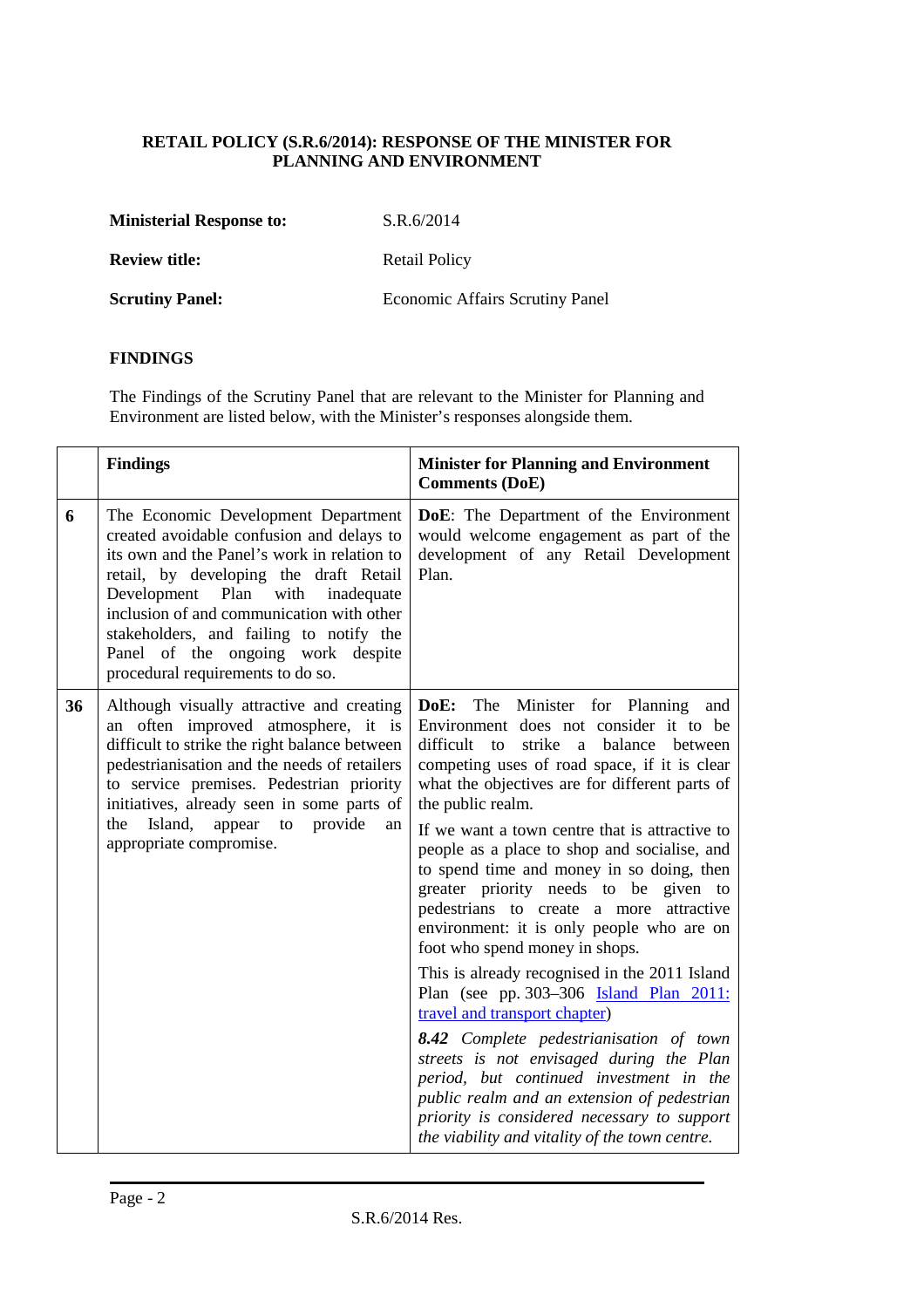| <b>Findings</b> | <b>Minister for Planning and Environment</b><br><b>Comments (DoE)</b>                                                                                                                                                                                                                                                                                           |
|-----------------|-----------------------------------------------------------------------------------------------------------------------------------------------------------------------------------------------------------------------------------------------------------------------------------------------------------------------------------------------------------------|
|                 | <b>Proposal 23</b>                                                                                                                                                                                                                                                                                                                                              |
|                 | <b>Pedestrian priority</b>                                                                                                                                                                                                                                                                                                                                      |
|                 | The following areas have been identified as<br>pedestrian<br>priority<br><b>The</b><br>areas.<br>implementation of measures to extend and<br>enhance the public realm in these locations<br>will be supported and approved by the<br>Minister for Planning and Environment,<br>following<br>public<br>consultation<br>and<br>engagement with key stakeholders - |
|                 | Halkett Place (south of Waterloo<br>Street);                                                                                                                                                                                                                                                                                                                    |
|                 | Library Place, Vine Street and<br>Church Street;                                                                                                                                                                                                                                                                                                                |
|                 | Dumaresq Street (western end);                                                                                                                                                                                                                                                                                                                                  |
|                 | Hue Street;                                                                                                                                                                                                                                                                                                                                                     |
|                 | Oxford Road(southern end).                                                                                                                                                                                                                                                                                                                                      |
|                 | The following areas have been identified as<br>areas where there is a presumption in favour<br>of the reclamation of road space to extend<br>and improve the public realm. Applications<br>to change the use of these areas to public<br>open space and the implementation of<br>measures to improve the public realm will be<br>supported.                     |
|                 | Area between Liberation Square and<br>Weighbridge Square;                                                                                                                                                                                                                                                                                                       |
|                 | Gloucester Street (eastern end)<br>between Parade Gardens.                                                                                                                                                                                                                                                                                                      |
|                 | Extensions to, and reviews of, the pedestrian<br>priority zones will be assessed over the Plan<br>period, specifically in relation to further<br>work undertaken in St Helier Regeneration<br>Zones.                                                                                                                                                            |
|                 | To realise these proposals requires some<br>political championing and resource to pursue<br>them to implementation.                                                                                                                                                                                                                                             |
|                 | The Minister for Planning and Environment<br>has, in partnership with other stakeholders,<br>already delivered successful town centre<br>enhancement schemes, giving more space<br>priority to pedestrians<br>thus<br>and<br>and<br>promoting retail vitality, at Broad Street;<br>Charing Cross/York Street; Sand Street;                                      |
|                 | New Street; Colomberie/Green Street; and                                                                                                                                                                                                                                                                                                                        |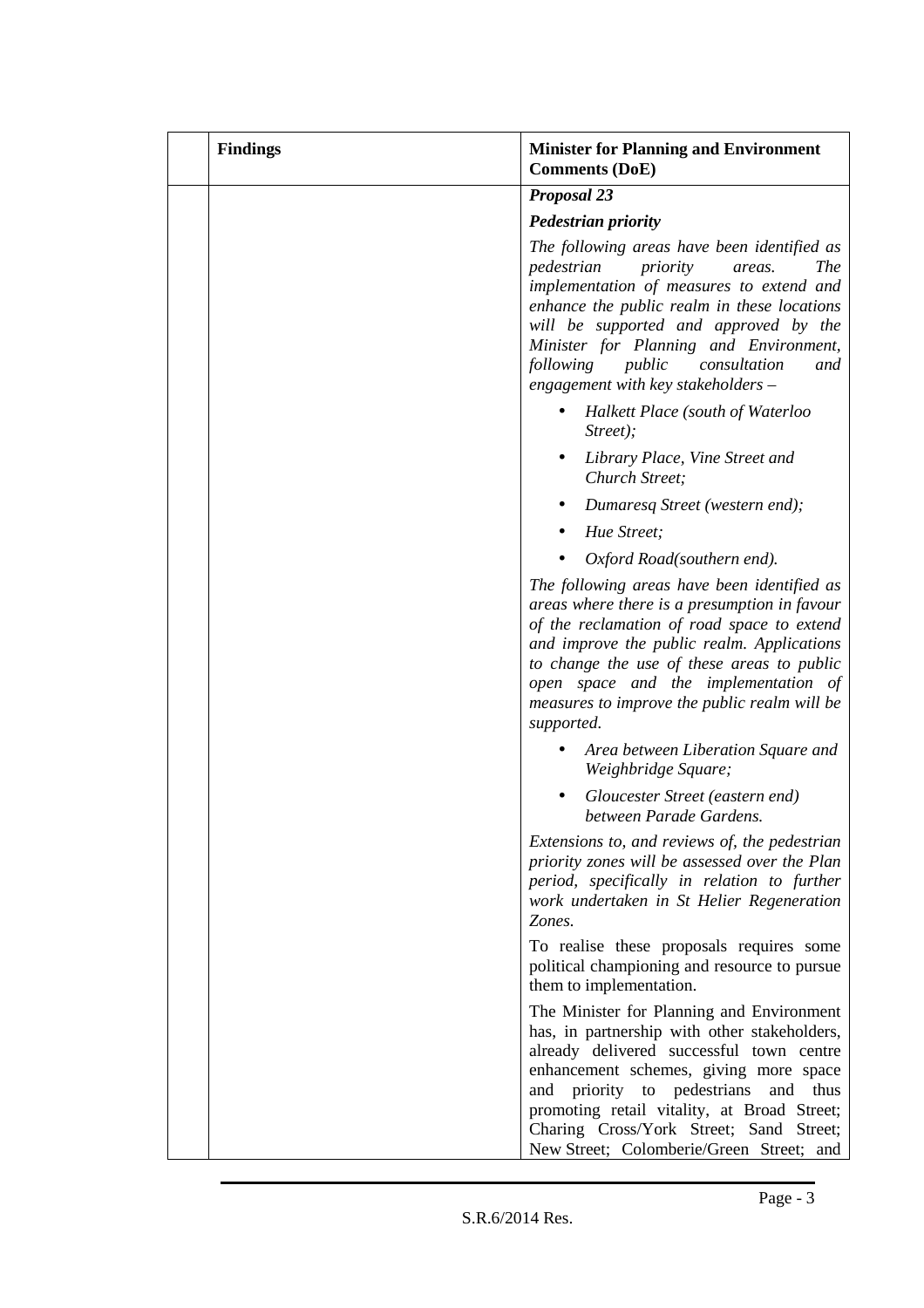|    | <b>Findings</b>                                                                                                                                                                                                                                                                                                                                                                                                                        | <b>Minister for Planning and Environment</b><br><b>Comments (DoE)</b>                                                                                                                                                                                                                                                                                                                                                                                                                                                                                                                                                                                                                                                                                        |
|----|----------------------------------------------------------------------------------------------------------------------------------------------------------------------------------------------------------------------------------------------------------------------------------------------------------------------------------------------------------------------------------------------------------------------------------------|--------------------------------------------------------------------------------------------------------------------------------------------------------------------------------------------------------------------------------------------------------------------------------------------------------------------------------------------------------------------------------------------------------------------------------------------------------------------------------------------------------------------------------------------------------------------------------------------------------------------------------------------------------------------------------------------------------------------------------------------------------------|
|    |                                                                                                                                                                                                                                                                                                                                                                                                                                        | La Motte Street, under the auspices of the<br>St. Helier Street Life Programme, which was<br>supported by capital funds.                                                                                                                                                                                                                                                                                                                                                                                                                                                                                                                                                                                                                                     |
| 37 | Maximising the physical attraction and the<br>ease of moving through town were<br>important<br>identified<br>as<br>means<br>οf<br>encouraging people to choose to shop in<br>town. However, inadequate pavements and<br>clumsily placed bollards and<br>street<br>furniture were cited as examples of<br>existing physical barriers that negatively<br>impact on the ability of people to enjoy the<br>experience of shopping in town. | DoE: The Minister for Planning and<br>Environment considers that fundamental to<br>regeneration of St. Helier is<br>the<br>the<br>development of a comprehensive Movement<br>Strategy for the town, which defines<br>objectives for the pattern of movement into<br>and around the town for all modes of<br>transport - pedestrian; bike, bus, van and<br>car – and which includes a series of<br>proposals and actions for investment to<br>improve travel by each mode.<br>At the detailed level, this should include a<br>review of the adequacy of existing<br>infrastructure to support the ease of walking<br>into and around the town.<br>This was an integral element of the St. Helier<br>Street Life Programme schemes referred to<br>at 36 above. |
| 38 | The covered markets should be a 'jewel in<br>the crown' of Jersey's retail sector, acting<br>to stimulate footfall in town and attracting<br>shoppers to a vibrant retail core. Presently<br>however, whilst architecturally attractive,<br>the markets fail to live up to such<br>expectations, and radical change has been<br>widely called for to improve on the tired<br>atmosphere and generally underwhelming<br>offering.       | DoE: The Minister for Planning and<br>Environment considers that part of the<br>attraction of the covered markets is the sale<br>of fresh produce, which is part of their<br>heritage and vibrancy, the essential character<br>of which is important to retain in any<br>consideration of radical change.                                                                                                                                                                                                                                                                                                                                                                                                                                                    |
| 40 | Issues regarding parking featured in<br>almost all submissions received by the<br>Panel during the Review. Parking matters<br>present a very real challenge to retailers,<br>but there are workable initiatives that<br>could help improve the situation.                                                                                                                                                                              | <b>DoE:</b> See 37 above and 41 below: any<br>Movement Strategy would need to include<br>car parking considerations.                                                                                                                                                                                                                                                                                                                                                                                                                                                                                                                                                                                                                                         |
| 41 | Overall capacity amongst town's car parks<br>is adequate to accommodate demand from<br>commuters<br>and<br>shoppers,<br>but<br>the<br>geographic distribution of spaces is not.<br>The north of town is under-served by the<br>current car parking provision, and Pier<br>Road car park is too frequently under-<br>capacity.                                                                                                          | DoE: The St Helier Parking Needs Study<br>$(June 2013)$ reviewed the provision of and<br>need for public and private parking in the<br>It<br>presented<br>town.<br>a<br>series<br>of<br>recommendations, two of which are<br><b>as</b><br>follows –<br><b>Recommendation 5.</b> The primary intent is<br>for the Ann Court site to deliver affordable<br>housing. It is in a central urban location                                                                                                                                                                                                                                                                                                                                                          |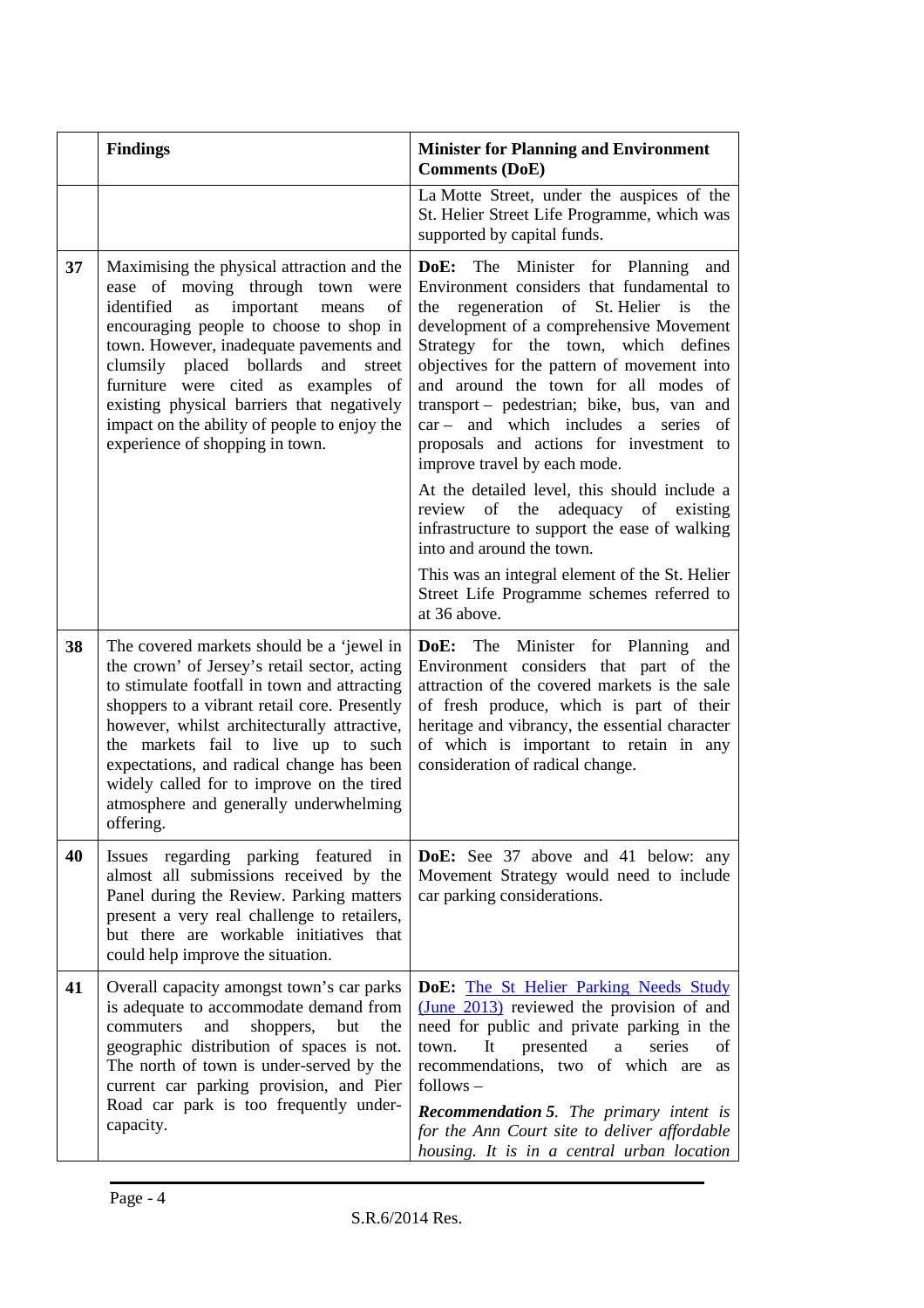|    | <b>Findings</b>                                                                                                                                                                                                                                                                                                                                                                      | <b>Minister for Planning and Environment</b><br><b>Comments (DoE)</b>                                                                                                                                                                                                                                                                                                                             |
|----|--------------------------------------------------------------------------------------------------------------------------------------------------------------------------------------------------------------------------------------------------------------------------------------------------------------------------------------------------------------------------------------|---------------------------------------------------------------------------------------------------------------------------------------------------------------------------------------------------------------------------------------------------------------------------------------------------------------------------------------------------------------------------------------------------|
|    |                                                                                                                                                                                                                                                                                                                                                                                      | suitable for low parking provision for<br>residents. 200 parking spaces delivered as<br>part of the larger footprint site development<br>should be allocated as public short-stay<br>parking, with a further limited number set<br>aside for residential use.                                                                                                                                     |
|    |                                                                                                                                                                                                                                                                                                                                                                                      | <b>Recommendation 6.</b> A site in North Town<br>suitable for acquisition and conversion into a<br>surface car park able to provide at least<br>200 spaces is sought. The car park should<br>permit and enable long-stay. Between 20 to<br>50 parking bays should be separately<br>operated/demarcated to serve a primary<br>short-stay purpose.                                                  |
| 42 | Minden Place is a vital shopper car park,<br>but, as with others, it is outdated and<br>requires<br>significant refurbishment,<br>modernisation, or complete replacement.                                                                                                                                                                                                            | DoE: The St Helier Parking Needs Study<br>$\frac{\text{June } 2013)}{}$ reviewed the provision of<br>parking at Minden Place, and set out the<br>following recommendation -                                                                                                                                                                                                                       |
|    |                                                                                                                                                                                                                                                                                                                                                                                      | Recommendation 8. Once additional car<br>park capacity is established within North<br>Town at Ann Court and another site, Minden<br>Place car park is brought forward for<br>refurbishment or replacement as a premium<br>car park or the site is brought forward for<br>redevelopment with minimal on-site parking.                                                                              |
| 44 | There is wide acknowledgement and<br>support for more bus services to be<br>provided to help people access town at<br>points other than Liberation Station, along<br>with a service that would link urban areas<br>whilst penetrating towards the town<br>centre. The latter could encourage more<br>shoppers to visit town and other retail<br>areas such as Les Quennevais Parade. | <b>DoE:</b> See 37 and 41 above: any Movement<br>Strategy would need to include travel by bus.                                                                                                                                                                                                                                                                                                    |
| 45 | There is some confusion over the status<br>continued relevance of existing<br>and<br>planning strategies for town, notably the<br>North of St. Helier Master Plan.                                                                                                                                                                                                                   | <b>DoE:</b> The States of Jersey's overall strategy<br>for the town of St. Helier is clearly set out in<br>the Island Plan 2011 (pp. 128-129 Built<br><b>Environment Chapter</b> ): this was approved by<br>the States in June 2011.                                                                                                                                                              |
|    |                                                                                                                                                                                                                                                                                                                                                                                      | The <b>North St Helier Masterplan</b> is adopted<br>along with extant supplementary planning<br>guidance, as are a series of site-specific<br>development briefs for this area, including<br>sites at <b>Jersey Gas</b> and <i>Le Masurier's land</i> in<br>Bath Street. The North St. Helier Masterplan<br>has, in accord with the recommendations<br>contained within it, been supplemented and |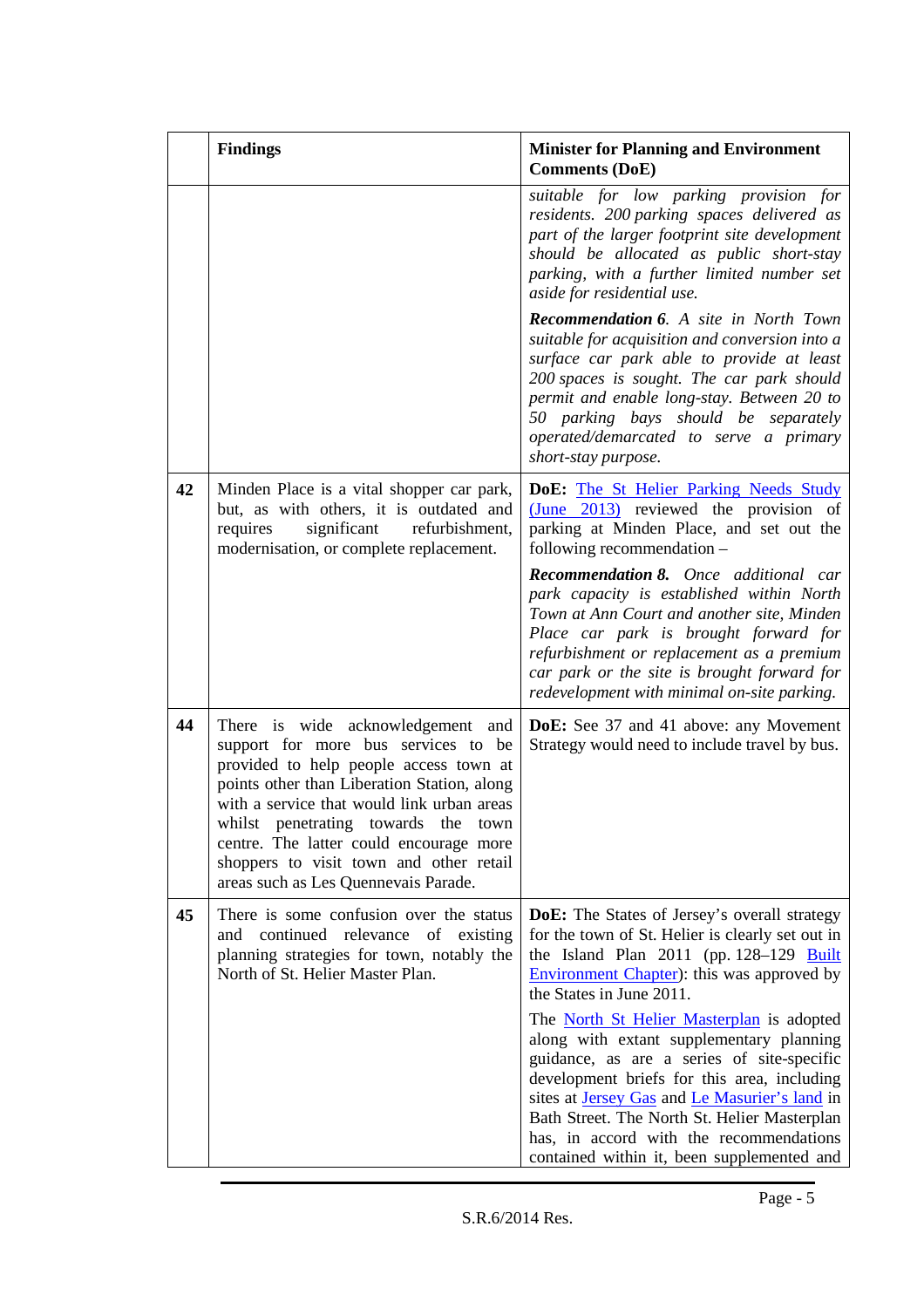|    | <b>Findings</b>                                                                                                                                                                                          | <b>Minister for Planning and Environment</b><br><b>Comments (DoE)</b>                                                                                                                                                                                                                                                                                                                                                                                                                                                                                                                                                                                                                                                                                                                                                                                                                     |
|----|----------------------------------------------------------------------------------------------------------------------------------------------------------------------------------------------------------|-------------------------------------------------------------------------------------------------------------------------------------------------------------------------------------------------------------------------------------------------------------------------------------------------------------------------------------------------------------------------------------------------------------------------------------------------------------------------------------------------------------------------------------------------------------------------------------------------------------------------------------------------------------------------------------------------------------------------------------------------------------------------------------------------------------------------------------------------------------------------------------------|
|    |                                                                                                                                                                                                          | updated by the St. Helier Parking Needs<br>Study: the status of the recommendations<br>within this study, relative to the positions of<br>the Minister for Planning and Environment<br>and Transport and Technical Services, are<br>clearly set out.                                                                                                                                                                                                                                                                                                                                                                                                                                                                                                                                                                                                                                      |
| 46 | The current withdrawal of proposals for<br>development around Bath<br>Street<br>by<br>Le Masurier's has been<br>a significant<br>regeneration<br>retail<br>setback<br>for<br>opportunities in that area. | <b>DoE:</b> As stated (at 47) below, the retail core<br>is contracting and shifting. The regeneration<br>opportunities in and around the Bath Street<br>area will be principally residentially-led, not<br>retail-led.                                                                                                                                                                                                                                                                                                                                                                                                                                                                                                                                                                                                                                                                    |
|    |                                                                                                                                                                                                          | The Minister's adopted planning guidance<br>for this area, which is consistent with the<br>2011 Island Plan, states -                                                                                                                                                                                                                                                                                                                                                                                                                                                                                                                                                                                                                                                                                                                                                                     |
|    |                                                                                                                                                                                                          | The regeneration of this area provides an<br>opportunity to breathe new life and vitality<br>into this part of town, and whilst residential<br>or community-based provision might provide<br>the predominant form of development in<br>terms of floorspace, it is important that a<br>level of commercial floorspace in the area is<br>maintained and renewed in accord with the<br>Island Plan policy of protecting employment<br>land and to increase vitality at ground floor.<br>Accordingly, in formulating the commercial<br>element of the scheme, the developer should<br>have regard to the Island Plan policies:<br>ER2 – Protection and promotion of St. Helier<br>for shoppers; ER4 - Development of local<br>shops; ER5 - Development of evening<br>economy uses; ER6 - Take-away food<br>outlets; ER7 – Large-scale food shops and<br>ER8 - Large-scale non-food retailing. |
|    |                                                                                                                                                                                                          | Specifically, there is an opportunity to<br>refresh the retail offer of ground floor<br>frontages that face on to the existing<br>pedestrian thoroughfare of Bath Street in<br>particular, as well as opportunity to create<br>new commercial activity on new pedestrian<br>routes, such as that between the Town Park<br>and Halkett Place. The inclusion of such uses<br>can add vitality, colour and movement to the<br>area throughout the day and potentially into<br>the evening.                                                                                                                                                                                                                                                                                                                                                                                                   |
|    |                                                                                                                                                                                                          | The Minister would also consider the<br>provision of live/work units, as well as the<br>provision of community and healthcare<br>facilities to serve local needs.                                                                                                                                                                                                                                                                                                                                                                                                                                                                                                                                                                                                                                                                                                                         |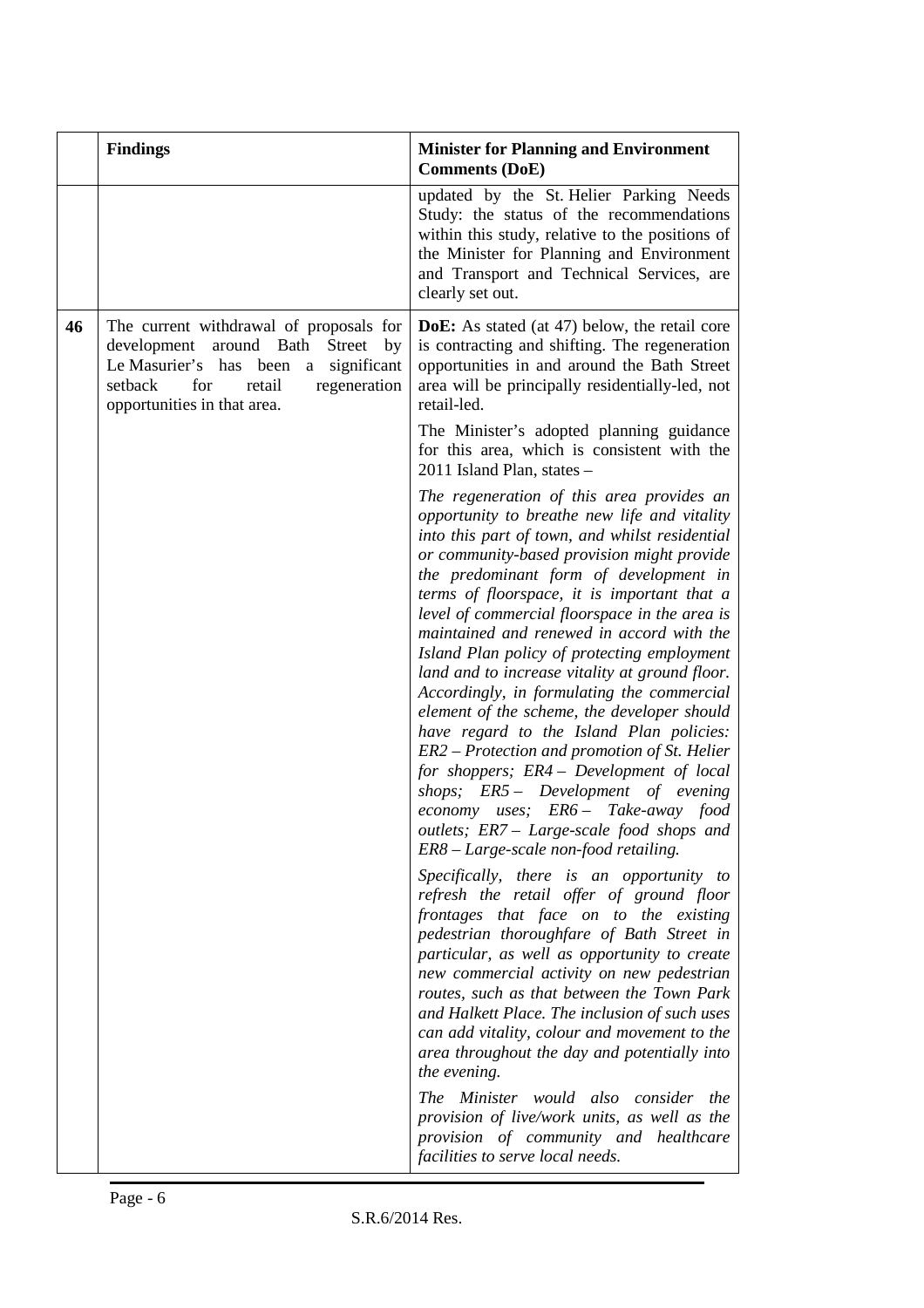|    | <b>Findings</b>                                                                                                                                                                                                                                                                                                                                                                                                                                                  | <b>Minister for Planning and Environment</b><br><b>Comments (DoE)</b>                                                                                                                                                                                                                                                                                                                                                                                                                                                                                                                                                                                                                                                                                                                                                                                                                                                                                                                                                                                                                                                                                                                                                                                                                                                                                                                                                                                                                                                                                                                                                                                                                                                                                                    |
|----|------------------------------------------------------------------------------------------------------------------------------------------------------------------------------------------------------------------------------------------------------------------------------------------------------------------------------------------------------------------------------------------------------------------------------------------------------------------|--------------------------------------------------------------------------------------------------------------------------------------------------------------------------------------------------------------------------------------------------------------------------------------------------------------------------------------------------------------------------------------------------------------------------------------------------------------------------------------------------------------------------------------------------------------------------------------------------------------------------------------------------------------------------------------------------------------------------------------------------------------------------------------------------------------------------------------------------------------------------------------------------------------------------------------------------------------------------------------------------------------------------------------------------------------------------------------------------------------------------------------------------------------------------------------------------------------------------------------------------------------------------------------------------------------------------------------------------------------------------------------------------------------------------------------------------------------------------------------------------------------------------------------------------------------------------------------------------------------------------------------------------------------------------------------------------------------------------------------------------------------------------|
| 47 | The town footprint and retail core is<br>shifting south-westerly with the influence<br>developing<br>the<br>waterfront<br>of<br>area.<br>Additionally, there are indications that the<br>town retail core could contract due to the<br>challenging trading conditions, to be<br>increasingly anchored by King Street and<br>Queen Street.                                                                                                                        | DoE:<br>The<br>2011<br>Island Plan<br>already<br>recognises and provides a planning policy<br>framework which reflects the changing retail<br>$\frac{1}{2}$ core of the town $-$<br>5.54 Over many years, and for different<br>reasons, the physical extent of the town's<br>retail centre has contracted, reflecting<br>changes in the pattern of shopping. The<br>character of areas such as The Parade, Bath<br>Street (beyond Minden Place), La Motte<br>Street and Colomberie has changed and they<br>have, for the most part, become secondary<br>shopping areas. In some areas, such as<br>Cheapside, David Place, New Street (north<br>of Burrard Street) and the eastern end of<br>Colomberie, they have become primarily<br>local shopping areas, serving the residential<br>areas surrounding them.<br>5.55 Thus, there has been a long-term shift in<br>retail activity away from the northern and<br>outlying parts of the Town Centre. This shift<br>in the centre of gravity is further emphasised<br>by the prospect of further retailing on the<br>Waterfront with a specialist retail focus,<br>including the developments at Liberty Wharf,<br>the Esplanade Quarter and Castle Quays.<br>Currently, however, they are poorly linked to<br>the town centre.<br>5.56 The strategy is to redefine the retail<br>centre. Within its boundary, primary retail<br>frontages are identified, where uses will be<br>restricted to retail and a limited number of<br>catering outlets. Secondary retail frontages<br>are also identified, where greater flexibility<br>of use will be allowed with retail, catering,<br>banking, and professional services permitted,<br>providing they provide an active frontage<br>and a service to members of the public. |
| 48 | Despite certain improvements in Planning<br>application processes, retailers continue to<br>face challenges relating to change of use<br>policies.<br>The<br>challenges<br>can<br>disproportionately affect small businesses<br>and retailers with small premises. The time<br>taken to gain relevant permissions and<br>compliance with bye-laws such as those<br>relating to the provision of toilet facilities<br>identified<br>as being particularly<br>were | Minister for Planning<br>The<br>DoE:<br>and<br>Environment is undertaking a major review<br>of the Planning and Building (General<br>Development) (Jersey) Order 2011 in the<br>second half of 2014. This Order defines<br>various use classes and, importantly, allows<br>premises to move within and between certain<br>classes without planning permission. The<br>Minister is happy to review this Order in the<br>light of the Panel's views and will actively                                                                                                                                                                                                                                                                                                                                                                                                                                                                                                                                                                                                                                                                                                                                                                                                                                                                                                                                                                                                                                                                                                                                                                                                                                                                                                      |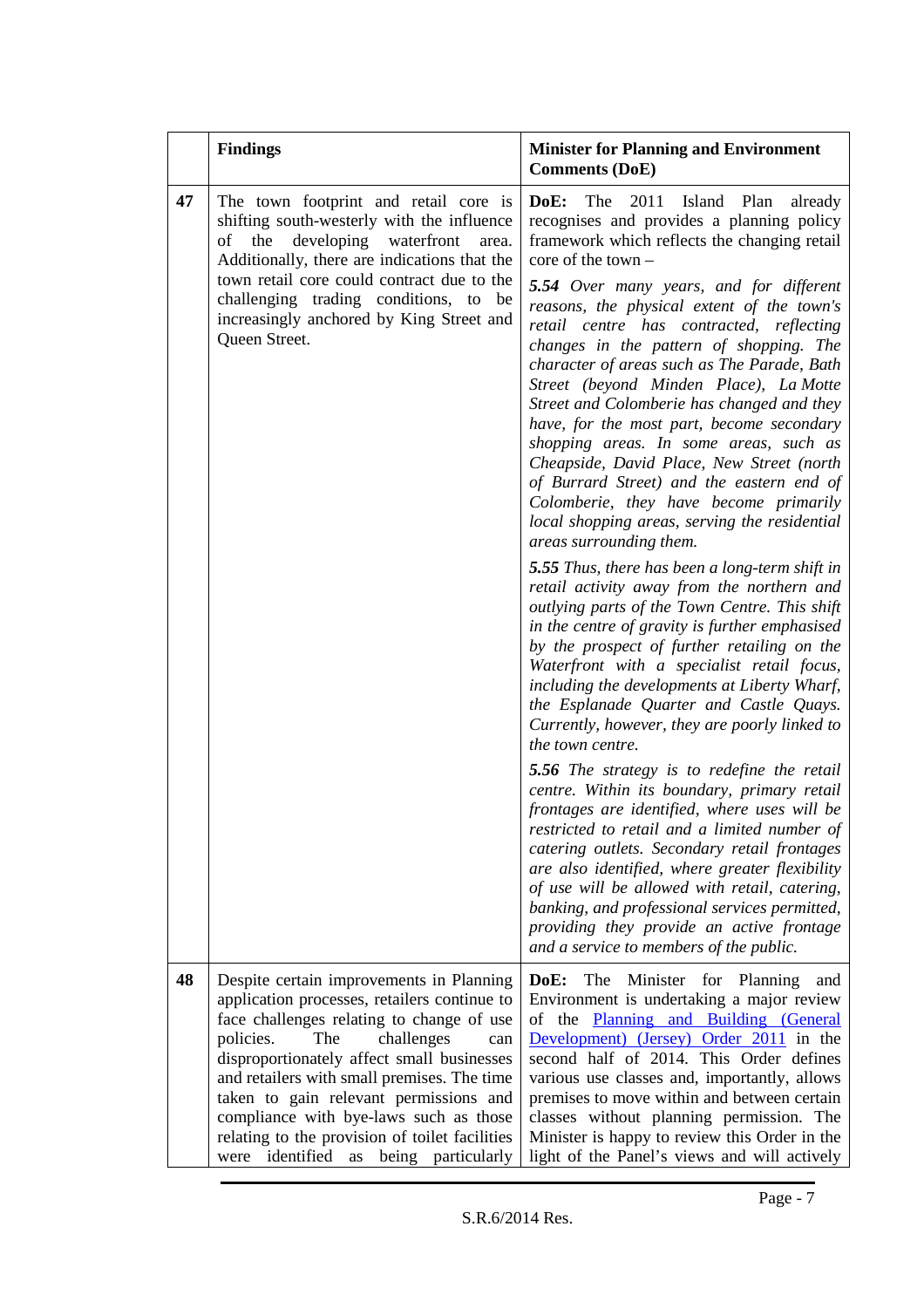| challenging. Due to the impact of the<br>shifting town footprint in increasing the<br>level of control is appropriate.<br>number of change of use applications,<br>such occurrences may become more<br>frequent. | seek public opinion on whether the current<br>On the matter of toilet provision, the building<br>bye-laws call for adequate provision to be                                                                                                                                                                                                                                                                                                                                                                                                                                                                                                                                                                                                                                                                                                                                                                                                                                                                                                                                                                                                                                                                                                                                                                                                                                                                                                                                                                                                                                                                                                                                                                                                                                                                                                                                                                                                                                                                       |
|------------------------------------------------------------------------------------------------------------------------------------------------------------------------------------------------------------------|-------------------------------------------------------------------------------------------------------------------------------------------------------------------------------------------------------------------------------------------------------------------------------------------------------------------------------------------------------------------------------------------------------------------------------------------------------------------------------------------------------------------------------------------------------------------------------------------------------------------------------------------------------------------------------------------------------------------------------------------------------------------------------------------------------------------------------------------------------------------------------------------------------------------------------------------------------------------------------------------------------------------------------------------------------------------------------------------------------------------------------------------------------------------------------------------------------------------------------------------------------------------------------------------------------------------------------------------------------------------------------------------------------------------------------------------------------------------------------------------------------------------------------------------------------------------------------------------------------------------------------------------------------------------------------------------------------------------------------------------------------------------------------------------------------------------------------------------------------------------------------------------------------------------------------------------------------------------------------------------------------------------|
|                                                                                                                                                                                                                  |                                                                                                                                                                                                                                                                                                                                                                                                                                                                                                                                                                                                                                                                                                                                                                                                                                                                                                                                                                                                                                                                                                                                                                                                                                                                                                                                                                                                                                                                                                                                                                                                                                                                                                                                                                                                                                                                                                                                                                                                                   |
| building bye-laws in 2007<br>significant<br>wheelchair-accessible<br>disabled<br>people<br>access statement.                                                                                                     | made for staff in all work-places and for<br>customers in shops that have a retail area in<br>excess of $1,000 \text{ m}^2$ . As the majority of shops<br>in Jersey have retail areas less than $1,000\text{m}^2$<br>the bye-laws tend to focus on the provision<br>made for staff. Changes were made to the<br>aimed<br>at<br>achieving more inclusive design, and these<br>call for wheelchair-accessible toilet facilities<br>to be included as part of the overall sanitary<br>provision when the use of a building changes<br>to create shop premises. In the majority of<br>cases involving small retail premises, a<br>single wheelchair accessible WC in place of<br>a standard WC is sufficient to meet the<br>building bye-law requirements, and this can<br>usually be accommodated without<br>any<br>problems. It<br>however,<br>is,<br>recognised that there are occasions where<br>space constraints are such that provision of a<br>toilet<br>can<br>be<br>considered unduly onerous. In these cases, an<br>applicant is able to propose alternative<br>solutions to show his proposal achieves the<br>objective of inclusive design. This is done in<br>the form of a design access statement which<br>sets out the designer's philosophy and<br>approach to inclusive design. The access<br>statement enables the Department to make an<br>informed judgement about whether or not a<br>proposal makes reasonable provision in<br>terms of sanitary facilities for people who are<br>likely to work in the building over its<br>lifetime. The Department has accepted toilet<br>facilities that are suitable for ambulant<br>alternative<br>to<br>as<br>an<br>wheelchair-accessible toilet in change of use<br>situations where floor space is severely<br>restricted. In the Department's experience,<br>the objective of achieving inclusive design<br>can normally be met without too much<br>difficulty. In cases where specific challenges<br>exist, these can normally be resolved with an |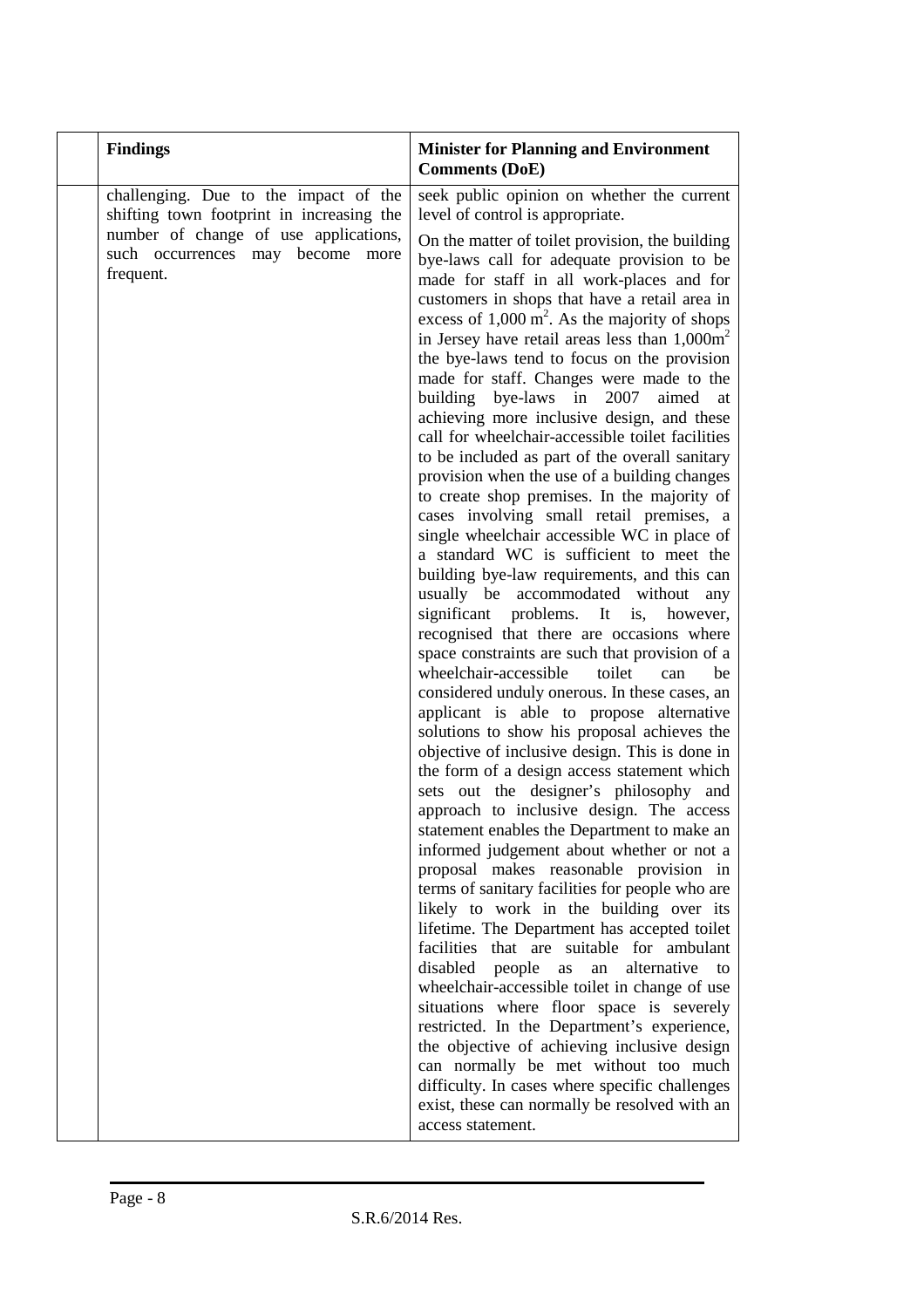|    | <b>Findings</b>                                                                                                                                                                                                                                                                                                                                                                                                             | <b>Minister for Planning and Environment</b><br><b>Comments (DoE)</b>                                                                                                                                                                                                                                                                                                                                                                  |  |
|----|-----------------------------------------------------------------------------------------------------------------------------------------------------------------------------------------------------------------------------------------------------------------------------------------------------------------------------------------------------------------------------------------------------------------------------|----------------------------------------------------------------------------------------------------------------------------------------------------------------------------------------------------------------------------------------------------------------------------------------------------------------------------------------------------------------------------------------------------------------------------------------|--|
| 51 | Whilst King Street and Queen Street have<br>retained robust occupancy levels, there<br>have been instances of short- and, more<br>significantly, long-term unoccupied shops<br>outside of the retail core. There is<br>currently no States policy designed to help<br>address such detrimental occurrences.                                                                                                                 | <b>DoE:</b> This is not the case: planning policy<br>contained in the 2011 Island Plan enables<br>change of use of ground floor retail uses<br>outside of the retail core.                                                                                                                                                                                                                                                             |  |
| 52 | Retail, tourist, traffic and<br>general<br>signage is<br>often<br>information<br>too<br>underwhelming, inconsistent and outdated.<br>This is a matter that requires the<br>co-operation and co-ordination of a<br>number of stakeholder groups to improve,<br>including<br>retailers<br>themselves<br>and<br>authorities such as Jersey Tourism (ED),<br>other relevant States Departments and the<br>Parish of St. Helier. | <b>DoE:</b> The Minister for Planning and<br>Environment is happy to work with all<br>relevant stakeholders to improve directional<br>signage for the town.<br>Of greater significance, however, is the<br>physical legibility of the town and the ease of<br>movement for pedestrians: if it is clear, from<br>the nature of the physical environment,<br>which way you need to go, there is less<br>reliance on signage to tell you. |  |
| 53 | Increased use of flags and banners has<br>been identified as a relatively quick and<br>inexpensive means of refreshing and<br>animating retail areas, although concerns<br>were raised about the possible nature of<br>the associated planning process, including<br>Minister for Planning<br>by the<br>and<br>Environment.                                                                                                 | DoE: The Minister for Planning and<br>Environment is due to review the Planning<br>and Building (Display of Advertisements)<br>(Jersey) Order 2006 in 2015. This will allow<br>for further deregulation in this area. Of<br>course, the Minister will also need to bear in<br>mind the potential cumulative impact on<br>public amenity of too much advertising.                                                                       |  |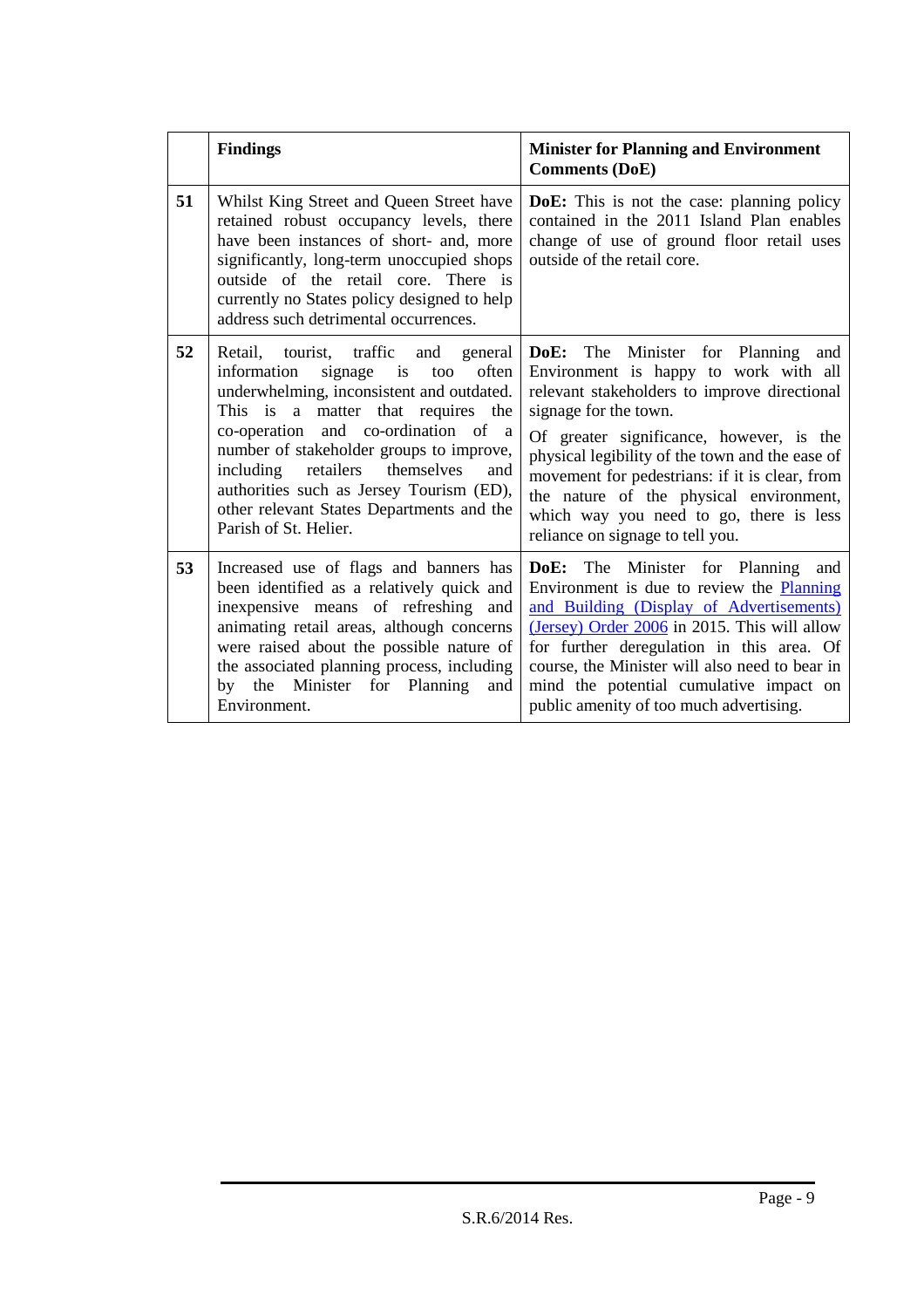## **RECOMMENDATIONS**

The Recommendations of the Scrutiny Panel that are relevant to the Minister for Planning and Environment are listed below, with the Minister's responses alongside them.

|                  | <b>Recommendations</b>                                                                                                                                                                                                                                                                                                                                                                                                                          | To         | Accept/<br><b>Reject</b> | <b>Minister for Planning and</b><br><b>Environment Comments</b><br>(DoE)                                                                                                                                                                                                                                                                                                                                                                                                                                                                                                                                                                                                                                                                 | <b>Target</b><br>date of<br>action/<br>completion |
|------------------|-------------------------------------------------------------------------------------------------------------------------------------------------------------------------------------------------------------------------------------------------------------------------------------------------------------------------------------------------------------------------------------------------------------------------------------------------|------------|--------------------------|------------------------------------------------------------------------------------------------------------------------------------------------------------------------------------------------------------------------------------------------------------------------------------------------------------------------------------------------------------------------------------------------------------------------------------------------------------------------------------------------------------------------------------------------------------------------------------------------------------------------------------------------------------------------------------------------------------------------------------------|---------------------------------------------------|
| $\boldsymbol{2}$ | Working with the stakeholders,<br>Minister for Economic<br>the<br>Development should progress<br>initiatives and plans to help<br>address the challenges associated<br>with the on-Island retail sector,<br>develop<br>and<br>a new,<br>more<br>and comprehensive<br>relevant<br>overarching Retail Strategy.                                                                                                                                   | ED         |                          | <b>DoE:</b> A significant part of any<br>such work will relate to policy<br>affecting the location<br>of<br>physical retail space and the<br>quality of the environment in<br>which this takes place: linked<br>to this are issues associated<br>with transport and ease of<br>movement. The Minister for<br>Planning and Environment is<br>responsible<br>for<br>planning<br>policy and is leading the work<br>of the "Future St. Helier"<br>project and should, therefore,<br>involved<br>be<br>as<br>a<br>key<br>stakeholder in relation to the<br>development of a new Retail<br>Strategy.<br>Any new Retail<br>Strategy<br>needs to be clear about the<br>issues and challenges faced by<br>convenience and comparison<br>shopping. |                                                   |
| 14               | Pedestrian priority<br>initiatives<br>should<br>continue<br>to<br>be<br>implemented, and a feasibility<br>study of such a scheme in<br>Halkett Place, from Amyson<br>Corner along the length of the<br>Market,<br>Central<br>should<br>be<br>co-ordinated as a priority by the<br>Minister for Transport<br>and<br>Technical Services, with input<br>the<br>Team or<br>from<br>Town<br>equivalent<br>comprehensive<br>stakeholder organisation. | <b>TTS</b> |                          | DoE: The 2011 Island Plan<br>already provides the policy<br>framework for the provision<br>of further pedestrian priority<br>in St. Helier (see response to<br>Finding 36 above).<br>To ensure that any schemes<br>deliver optimum benefit that<br>enhances the quality<br>and<br>character of the town centre<br>(as opposed to just delivering<br>traffic<br>management<br>a<br>outcome), it is important to<br>engage a range of skills,<br>interests and perspectives at<br>the design stage of any<br>proposal.                                                                                                                                                                                                                     |                                                   |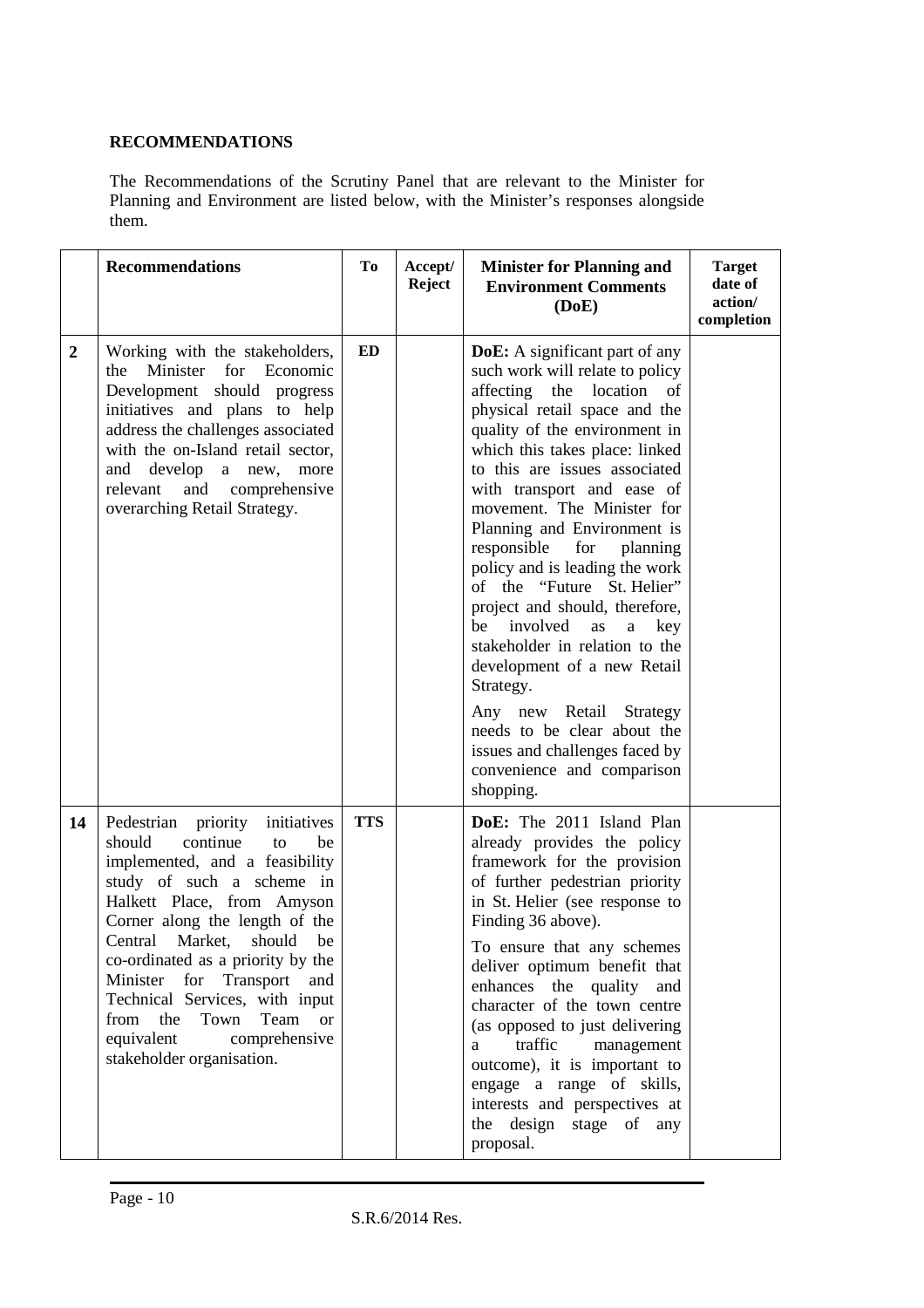|    | <b>Recommendations</b>                                                                                                                                                                                                                                                                                                                                                                                                                                                                                                                                                                                                             | T <sub>0</sub>                               | Accept/<br><b>Reject</b> | <b>Minister for Planning and</b><br><b>Environment Comments</b><br>(DoE)                                                                                                                                                                                                                                                                                                                                | <b>Target</b><br>date of<br>action/<br>completion |
|----|------------------------------------------------------------------------------------------------------------------------------------------------------------------------------------------------------------------------------------------------------------------------------------------------------------------------------------------------------------------------------------------------------------------------------------------------------------------------------------------------------------------------------------------------------------------------------------------------------------------------------------|----------------------------------------------|--------------------------|---------------------------------------------------------------------------------------------------------------------------------------------------------------------------------------------------------------------------------------------------------------------------------------------------------------------------------------------------------------------------------------------------------|---------------------------------------------------|
| 15 | Through the Town Team or<br>equivalent body, the Minister for<br>Economic Development should<br>co-ordinate a plan to identify and<br>implement<br>relevant<br>improvements to the physical<br>town environment,<br>including<br>removal of 'physical barriers'<br>that negatively impact on the<br>ability of people to circulate<br>easily through town.                                                                                                                                                                                                                                                                         | <b>ED</b><br>$\boldsymbol{\&}$<br><b>TTS</b> |                          | DoE:<br>The<br>Minister<br>for<br>Planning and Environment is<br>leading the work that is<br>focussing on the future of<br>St. Helier.<br>development of<br>The<br>a<br>Movement Strategy for the<br>town, to include specific<br>proposals to enhance key<br>pedestrian access routes and<br>desire lines, is an integral<br>element of this.                                                          |                                                   |
| 16 | A clear strategy should be<br>developed by the Minister for<br>Treasury and Resources (the<br>Landlord) regarding the covered<br>Markets.<br>This<br>should<br>be<br>informed by consultation with all<br>relevant stakeholders on<br>the<br>wide range of initiatives and<br>held,<br>views<br>and<br>include<br>assessment of a fundamental<br>overhaul of the interior layouts<br>and retail offering. Changes<br>be considered to<br>must also<br>outdated opening hours.                                                                                                                                                      | T&R                                          |                          | DoE:<br>The<br>Minister<br>for<br>Planning and Environment<br>considers that the character<br>and vitality of the covered<br>markets, provided in part<br>through the sale of fresh<br>produce, is<br>an<br>integral<br>element of the retail offer of<br>these buildings and the town<br>centre: this should remain a<br>primary consideration in any<br>proposals to overhaul<br>the<br>retail offer. |                                                   |
| 18 | The Minister for Transport and<br>Services<br>Technical<br>should<br>undertake the necessary work<br>with colleagues<br>other<br>and<br>stakeholders<br>achieve<br>to<br>the<br>following $-$<br>• A clear decision on the future<br>provision of north of town car<br>parking.<br>• The roll-out of automatic<br>recognition<br>number<br>plate<br>systems (or similar)<br>in<br>all<br>covered car parks to end the<br>predominance of scratch-cards.<br>• A fully developed strategy for<br>the phased modernisation and<br>refurbishment of all car parks.<br>• A review of all initiatives,<br>including charging structures, | <b>TTS</b><br>&<br>P&E<br>/T&R               |                          | DoE: Clear recommendations,<br>in relation to the provision of<br>parking in the north of<br>St. Helier, are set out in the<br>The St Helier Parking Needs<br>Study (June<br>2013)<br>(see<br>Findings 41<br>responses<br>to<br>and 42 above). Resources are<br>required to progress these<br>proposals to implementation.                                                                              |                                                   |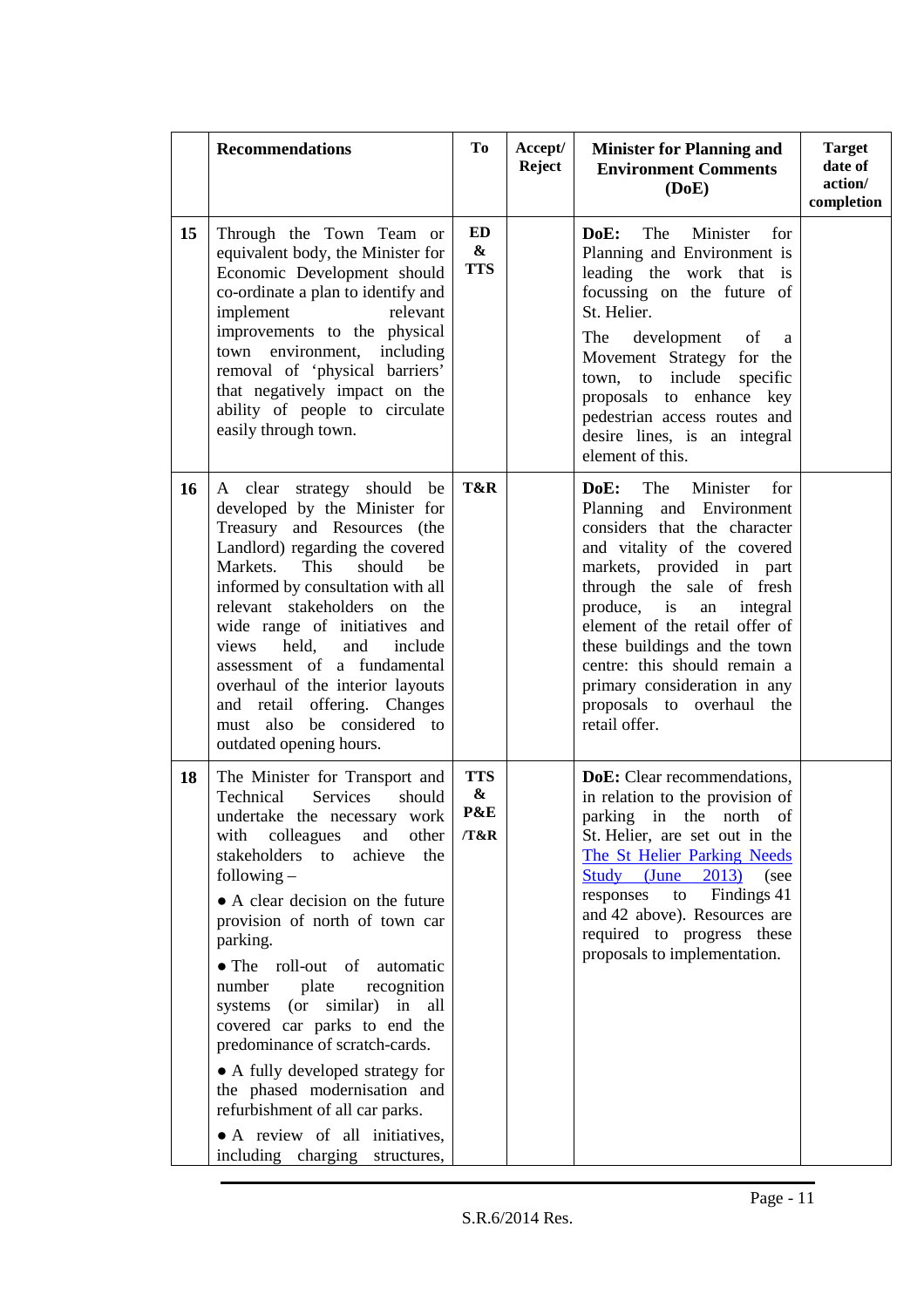|    | <b>Recommendations</b>                                                                                                                                                                                                                                                                                                                                                                   | To         | Accept/<br><b>Reject</b> | <b>Minister for Planning and</b><br><b>Environment Comments</b><br>(DoE)                                                                                                                                                                                                                                                               | <b>Target</b><br>date of<br>action/<br>completion |
|----|------------------------------------------------------------------------------------------------------------------------------------------------------------------------------------------------------------------------------------------------------------------------------------------------------------------------------------------------------------------------------------------|------------|--------------------------|----------------------------------------------------------------------------------------------------------------------------------------------------------------------------------------------------------------------------------------------------------------------------------------------------------------------------------------|---------------------------------------------------|
|    | that might encourage a more<br>appropriate distribution<br>of<br>commuter and shopper parking.                                                                                                                                                                                                                                                                                           |            |                          |                                                                                                                                                                                                                                                                                                                                        |                                                   |
| 19 | The Minister for Transport and<br>Technical Services should work<br>with Liberty Bus to develop<br>proposals for more buses to<br>access town at points other than<br>Liberation Station, and a service<br>that would link a range of urban<br>areas whilst also penetrating<br>towards the town centre.                                                                                 | <b>TTS</b> |                          | Minister<br>DoE:<br>The<br>for<br>Planning and Environment is<br>leading the work that is<br>focussing on the future of<br>St. Helier.<br>The<br>development<br>of<br>a<br>Movement Strategy for the<br>town, to include specific<br>proposals to enhance<br>bus<br>access routes, should be an<br>integral element of this.           |                                                   |
| 21 | The Minister for Planning and<br>Environment should assess the<br>of<br>revising<br>merits<br>and/or<br>clarifying the current strategies<br>relating to development in town,<br>notably with regard to their<br>relevance to retail. This will be<br>essential in providing a structure<br>to the south-westerly shifting<br>town footprint and potentially<br>contracting retail core. | P&E        | <b>Reject</b>            | DoE:<br>The<br>Minister<br>for<br>Planning and Environment<br>considers that the current<br>planning framework for retail<br>development is clear and is set<br>out in the 2011 Island Plan,<br>and is supplemented<br>by<br>specific<br>supplementary<br>planning guidance for the<br>North of St. Helier and key<br>sites within it. |                                                   |
| 23 | The<br>Minister for Economic<br>Development should work with<br>the Town Team or equivalent<br>body, and notably the<br>from<br>representative<br>the<br>Environment<br>Department,<br>to<br>ensure that<br>change of<br>use<br>processes<br>and laws<br>are<br>as<br>appropriate<br>efficient<br>and<br><b>as</b><br>possible.                                                          | ED/<br>P&E |                          | The<br>Minister<br>DoE:<br>for<br>Planning and Environment is<br>undertaking a major review of<br>the Planning and Building<br>(General Development)<br>(Jersey) Order 2011 in the<br>second half of 2014.                                                                                                                             |                                                   |
| 25 | The Minister for Planning and<br>Environment should examine the<br>planning process and legislation<br>associated<br>with<br>flags<br>and<br>banners to ensure that they are as<br>appropriate<br>efficient<br>and<br>as<br>possible.                                                                                                                                                    | P&E        |                          | DoE:<br>The<br>Minister<br>for<br>Planning and Environment is<br>due to review the Planning<br>and Building (Display of<br>Advertisements)<br>(Jersey)<br>Order 2006 in 2015.                                                                                                                                                          |                                                   |